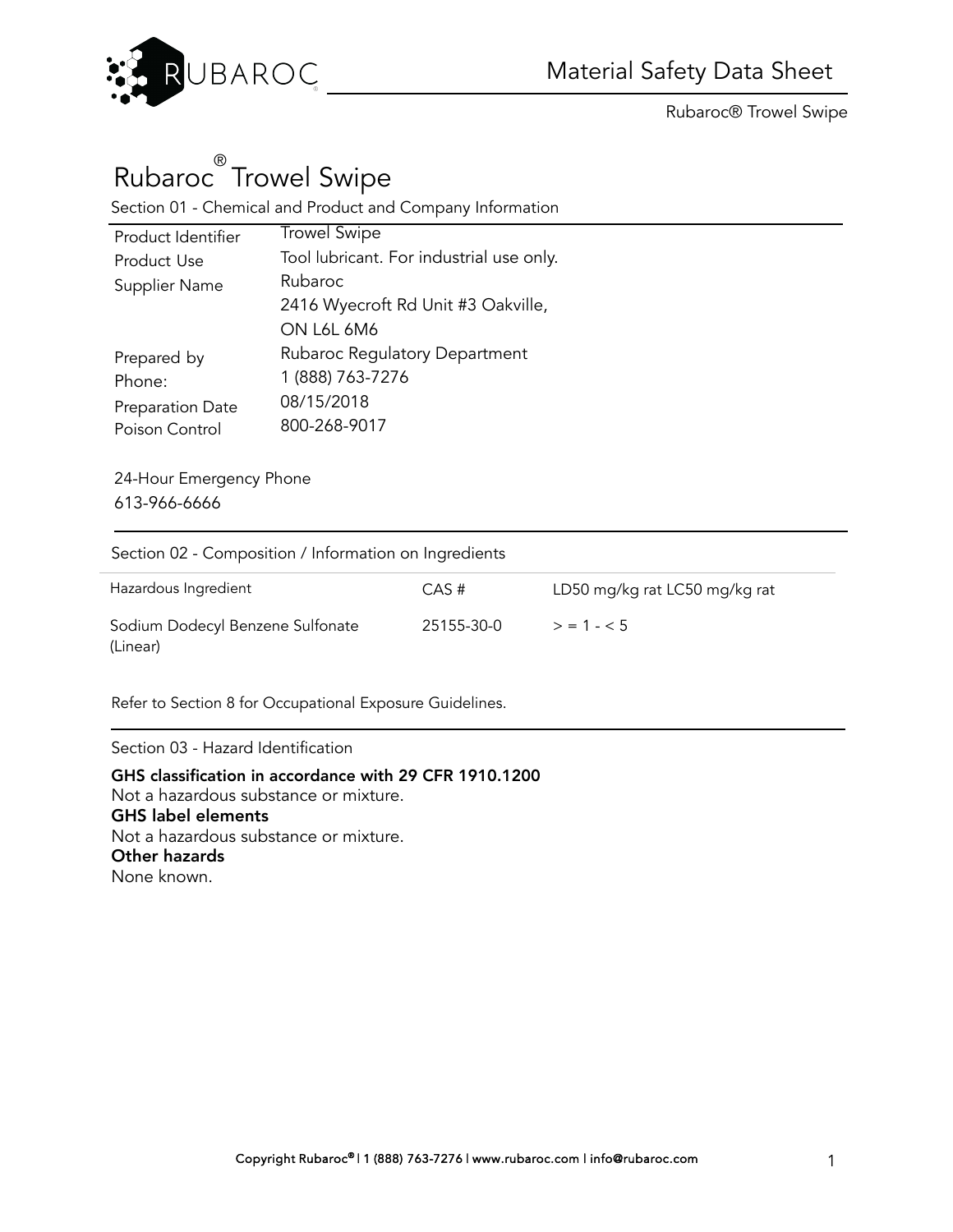

| Section 04 - First Aid Measures     |  |                                                                                                                                                                                                                            |
|-------------------------------------|--|----------------------------------------------------------------------------------------------------------------------------------------------------------------------------------------------------------------------------|
| Eyes                                |  | Flush eyes with water as a precaution. Remove contact lenses.                                                                                                                                                              |
|                                     |  | Protect unharmed eye. Keep eye wide open while rinsing. If eye                                                                                                                                                             |
|                                     |  | irritation persists, consult a specialist.                                                                                                                                                                                 |
| Ingestion                           |  | Keep respiratory tract clear. Do not give milk or alcoholic<br>beverages. Never give anything by mouth to an unconscious<br>person. If symptoms persist, call a physician.                                                 |
| Inhalation                          |  | If unconscious, place in recovery position and seek medical<br>advice. If symptoms persist, call a physician.                                                                                                              |
| Skin (dermal)                       |  | If skin irritation persists, call a physician. If on skin, rinse well with<br>water. If on clothes, remove clothes.                                                                                                        |
| General advice                      |  | Do not leave the victim unattended.                                                                                                                                                                                        |
| Section 05 - Fire Fighting          |  |                                                                                                                                                                                                                            |
| Unsuitable extinguishing media      |  | High volume water jet                                                                                                                                                                                                      |
| Specific hazard during firefighting |  | Do not allow run-off from fire fighting to enter drains or water<br>courses.                                                                                                                                               |
| Hazardous combustion products       |  | No hazardous combustion products are known                                                                                                                                                                                 |
| Further information                 |  | Collect contaminated fire extinguishing water separately. This<br>must not be discharged into drains. Fire residues and<br>contaminated fire extinguishing water must be disposed in<br>accordance with local regulations. |
| Special protective equipment for    |  | Wear self-contained breathing apparatus for firefighting if                                                                                                                                                                |
| firefighters                        |  | necessary                                                                                                                                                                                                                  |

#### Section 06 - Accidental Release Measures

| Personal Protective Equipment | Use personal protective equipment.                    |
|-------------------------------|-------------------------------------------------------|
| Environmental precautions     | Prevent product from entering drains. Prevent further |
|                               | leakage or spillage if safe to do so. If the product  |
|                               | contaminates rivers and lakes or drains inform        |
|                               | respective authorities.                               |
| Methods and materials for     | Wipe up with absorbent material (e.g. cloth, fleece). |
| containment and cleaning up   | Keep in suitable, closed containers for disposal.     |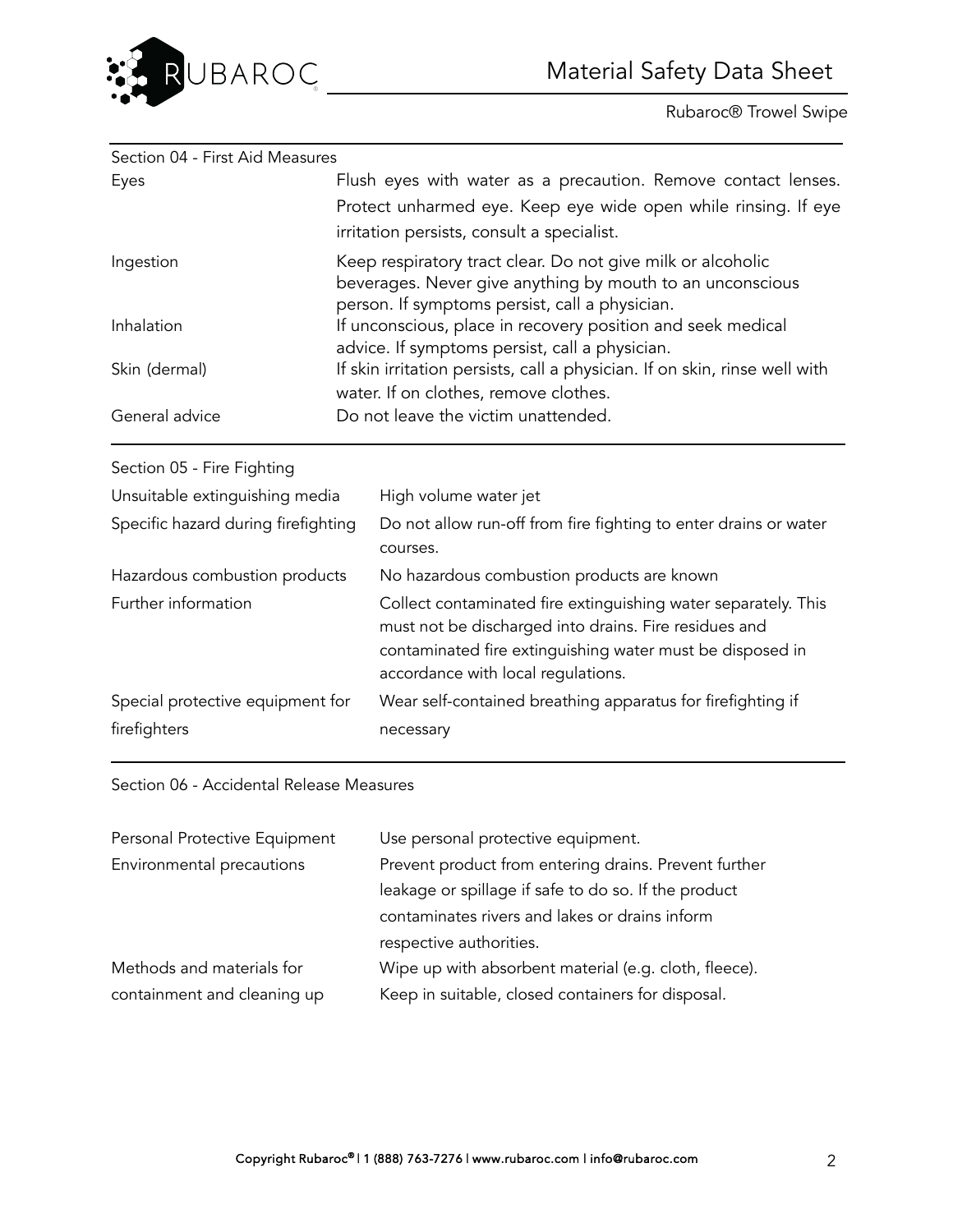



| Section 07 - Handling and Storage                      |                                                                                                                                                                                                                                        |
|--------------------------------------------------------|----------------------------------------------------------------------------------------------------------------------------------------------------------------------------------------------------------------------------------------|
| Handling & equipment                                   | Avoid contact with skin and eyes. For personal protection see<br>section 8. Smoking, eating and drinking should be prohibited in<br>the application area. Dispose of rinse water in accordance with<br>local and national regulations. |
| Storage                                                | Keep container tightly closed in a dry and well-ventilated place.                                                                                                                                                                      |
|                                                        | Containers which are opened must be carefully resealed and                                                                                                                                                                             |
|                                                        | kept upright to prevent leakage. Electrical installations / working                                                                                                                                                                    |
|                                                        | materials must comply with the technological safety standards.                                                                                                                                                                         |
| Section 08 - Personal Protection and Exposure Controls |                                                                                                                                                                                                                                        |
| Protective equipment                                   |                                                                                                                                                                                                                                        |
| Gloves                                                 | The suitability for a specific workplace should be discussed with the<br>producers of the protective gloves.                                                                                                                           |
| Respirator                                             | No personal respiratory protective equipment normally required.                                                                                                                                                                        |
| Eye                                                    | Eye wash bottle with pure water. Tightly fitting safety goggles.                                                                                                                                                                       |
| Clothing                                               | Impervious clothing Choose body protection according to the<br>amount and concentration of the dangerous substance at the<br>workplace.                                                                                                |
| Other                                                  | When using do not eat or drink. When using do not smoke. Wash<br>hands before breaks and at the end of workday.                                                                                                                        |
| Exposure limits                                        | Contains no substances with occupational exposure limit values.                                                                                                                                                                        |
| Section 09 - Physical and Chemical Properties          |                                                                                                                                                                                                                                        |
| Appearance & odour                                     | Liquid, purple or yellow, sweet odour.                                                                                                                                                                                                 |
| pH                                                     | 7.0                                                                                                                                                                                                                                    |
| Flash point                                            | > 200 °F                                                                                                                                                                                                                               |
| Density                                                | $1$ g/cm $3$                                                                                                                                                                                                                           |
| Section 10 - Stability and Reactivity Stability        |                                                                                                                                                                                                                                        |

| Reactivity                         | No decomposition if stored and applied as directed. |
|------------------------------------|-----------------------------------------------------|
| Chemical stability                 | No decomposition if stored and applied as directed. |
| Possibility of hazardous reactions | No decomposition if stored and applied as directed. |
| Conditions to avoid                | No data available.                                  |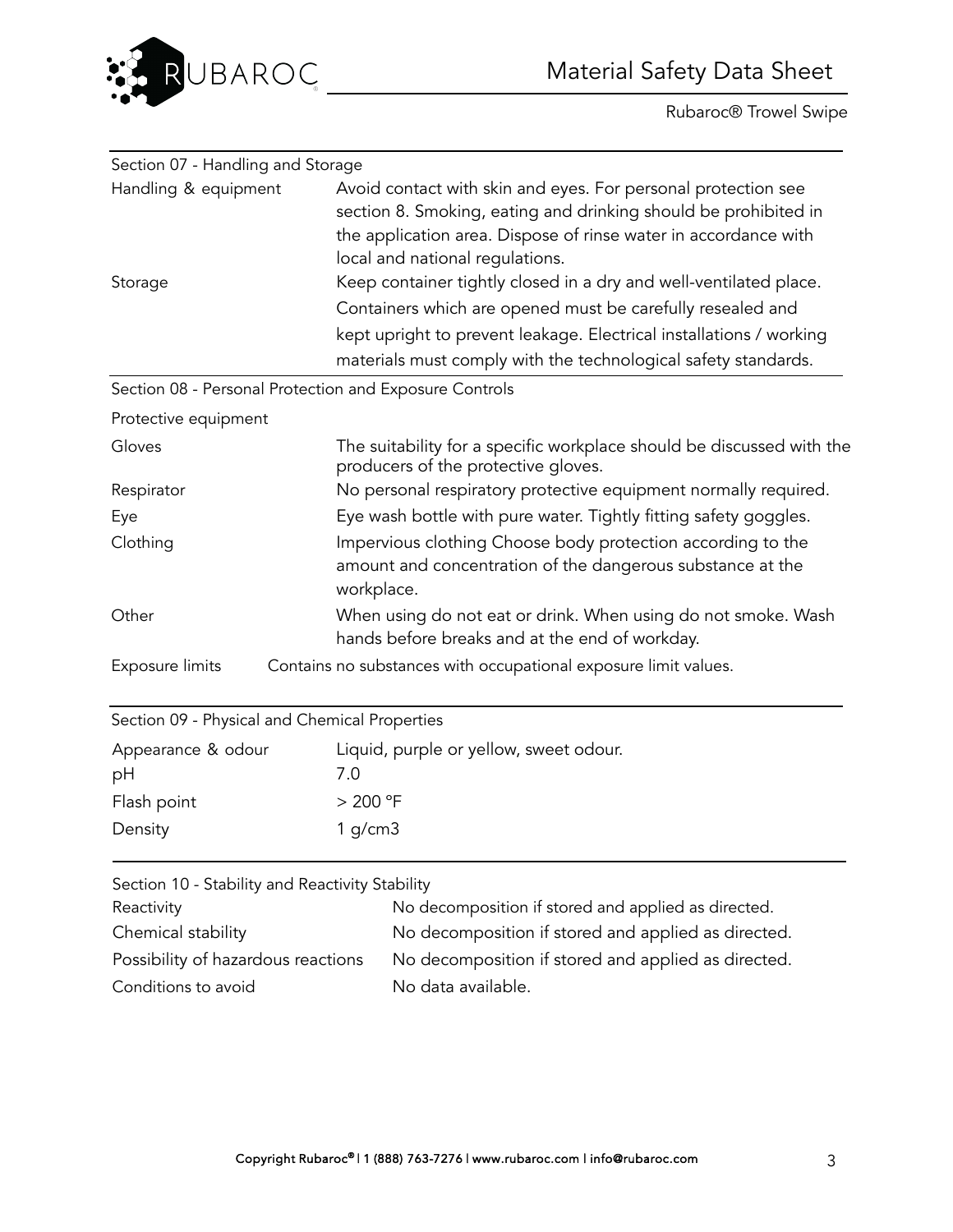

| Section 11 - Toxicological Information |                                                                                                                                                                                                                                                                                                                                                                                                                                                                                                                                                             |
|----------------------------------------|-------------------------------------------------------------------------------------------------------------------------------------------------------------------------------------------------------------------------------------------------------------------------------------------------------------------------------------------------------------------------------------------------------------------------------------------------------------------------------------------------------------------------------------------------------------|
| Acute toxicity                         | Not classified based on available information.                                                                                                                                                                                                                                                                                                                                                                                                                                                                                                              |
| Product                                |                                                                                                                                                                                                                                                                                                                                                                                                                                                                                                                                                             |
| Acute oral toxicity                    | Acute toxicity estimate: > 5,000 mg/kg Method: Calculation method                                                                                                                                                                                                                                                                                                                                                                                                                                                                                           |
| Components                             | Acute dermal toxicity Acute toxicity estimate: > 5,000 mg/kg Method: Calculation method                                                                                                                                                                                                                                                                                                                                                                                                                                                                     |
|                                        | Sodium Dodecyl Benzene Sulfonate (Linear):                                                                                                                                                                                                                                                                                                                                                                                                                                                                                                                  |
| Acute oral toxicity                    | LD50 (Rat): 1,080 - 1,980 mg/kg Method: No information available.                                                                                                                                                                                                                                                                                                                                                                                                                                                                                           |
| Acute dermal toxicity                  | LD50 (Rat): > 2,000 mg/kg Method: OECD Test Guideline 402                                                                                                                                                                                                                                                                                                                                                                                                                                                                                                   |
| Acute inhalation toxicity              | Remarks: No data available                                                                                                                                                                                                                                                                                                                                                                                                                                                                                                                                  |
| Skin Corrosion/irritation              | Not classified based on available information.                                                                                                                                                                                                                                                                                                                                                                                                                                                                                                              |
| Product:                               | Remarks: This product has not been tested as a whole. However, this formula<br>was reviewed by expert toxicologists in the Product Safety Assurance<br>Department of Colgate-Palmolive and is determined to be safe for its<br>intended use. This review has taken into consideration available safety-related<br>information including information on individual ingredients, similar formulas<br>and potential ingredient interactions. This review is a component of the<br>hazard determination used to prepare the statements in Section 3 of the SDS. |

## Section 12 - Ecological Information

The product has not been tested as a whole for environmental toxicity. However, environmental information on the ingredients in this product have been reviewed by the Environmental Occupational Health and Safety group of Colgate-Palmolive and determined to have an acceptable environmental profile. This evaluation is based on available information on individual ingredients, interactions of ingredients, and similar ingredients. Biodegradability claims are supported by data on ingredients (i.e., surfactants are biodegradable).

| Section 13 - Disposal Consideration |                                                          |
|-------------------------------------|----------------------------------------------------------|
| Waste Disposal                      | The product should not be allowed to enter drains, water |
|                                     | courses or the soil. Do not contaminate ponds,           |
|                                     | waterways or ditches with chemical or used container.    |
|                                     | Send to a licensed waste management company.             |
| Contaminated packaging              | Empty remaining contents. Dispose of as unused           |
|                                     | product. Do not re-use empty containers.                 |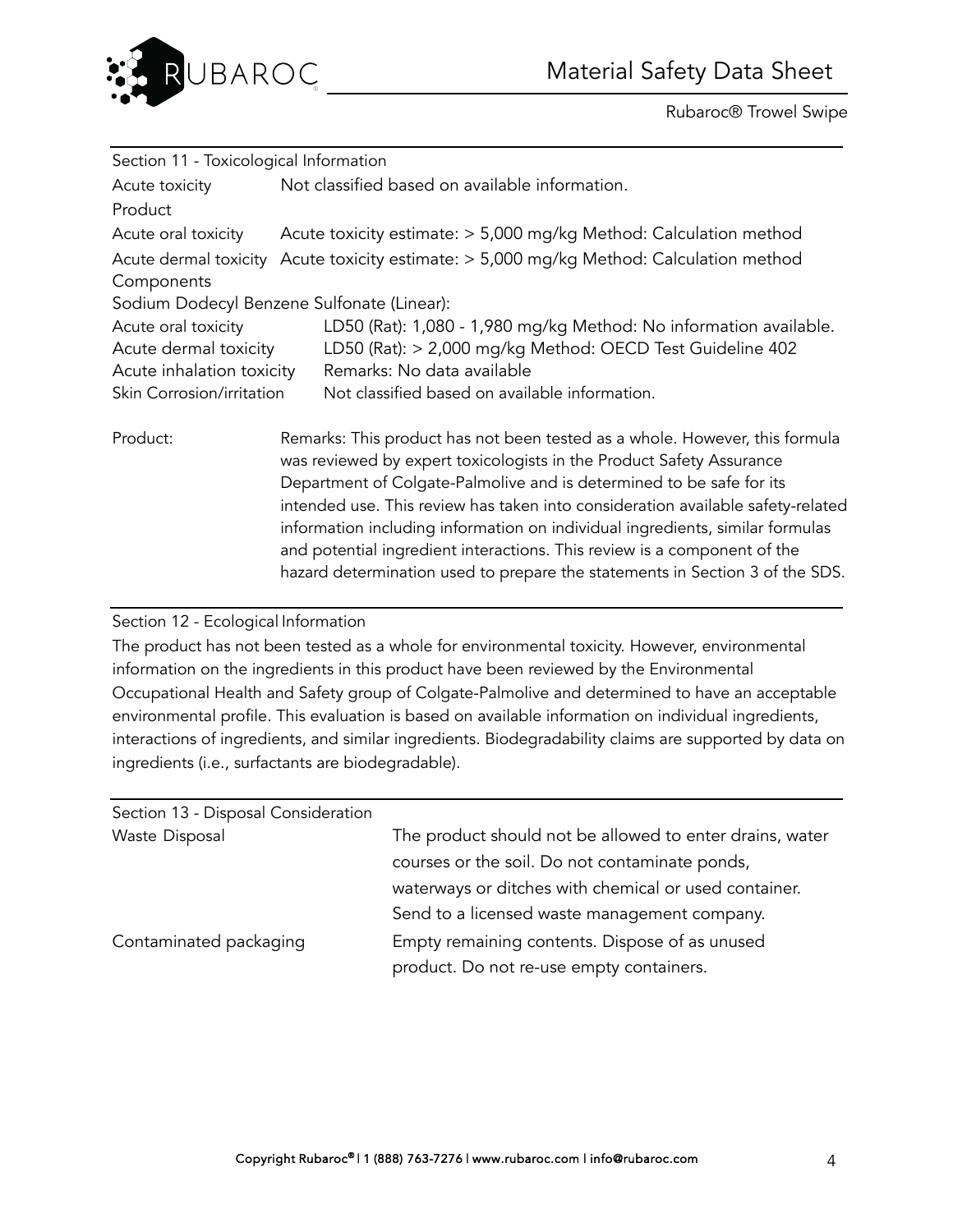

|                             | Section 14 - Transportation Information |                                                                                                       |
|-----------------------------|-----------------------------------------|-------------------------------------------------------------------------------------------------------|
| <b>DOT</b>                  | Not regulated.                          |                                                                                                       |
| <b>TDG</b>                  | Not regulated.                          |                                                                                                       |
| IATA                        | Not regulated.                          |                                                                                                       |
| <b>IMDG</b>                 | Not regulated.                          |                                                                                                       |
| <b>ADR</b>                  | Not regulated.                          |                                                                                                       |
|                             | International Regulations               | International Regulations Transport in bulk according to Annex II of<br>MARPOL 73/78 and the IBC Code |
| <b>National Regulations</b> |                                         | Not applicable for product as supplied.                                                               |

## Section 15 - Regulatory Information

| Clean air act   | This product neither contains, nor was manufactured with a Class I or Class II    |
|-----------------|-----------------------------------------------------------------------------------|
|                 | ODS as defined by the U.S. Clean Air Act Section 602 (40 CFR 82, Subpt. A,        |
|                 | App. $A + B$ ). This product does not contain any hazardous air pollutants (HAP), |
|                 | as defined by the U.S. Clean Air Act Section 112 (40 CFR 61).                     |
|                 | This product does not contain any chemicals listed under the U.S. Clean Air Act   |
|                 | Section 112(r) for Accidental Release Prevention (40 CFR 68.130, Subpart F).      |
|                 | This product does not contain any chemicals listed under the U.S. Clean Air Act   |
|                 | Section 111 SOCMI Intermediate or Final VOC's (40 CFR 60.489).                    |
| Clean water act | The following Hazardous Substances are listed under the U.S. CleanWater Act,      |
|                 | Section 311, Table 116.4A: SODIUM DODECYL BENZENE SULFONATE                       |
|                 | (LINEAR) 25155-30-0 The following Hazardous Chemicals are listed under the        |
|                 | U.S. CleanWater Act, Section 311, Table 117.3: SODIUM DODECYL BENZENE             |
|                 | SULFONATE (LINEAR) 25155-30-0 This product does not contain any toxic             |
|                 | pollutants listed under the U.S. Clean Water Act Section 307                      |
|                 |                                                                                   |

## Section 16 - Other Information

The information contained in this form is based on data from sources considered to be reliable but Rubaroc®. Does not guarantee the accuracy or completeness thereof. The information is provided as a service to persons purchasing or using the material to which it refers and Rubaroc®. Expressly disclaims all liability for loss or damage, including consequential loss, or for injury to persons (including death) arising directly or indirectly from reliance upon the information or use of the material.